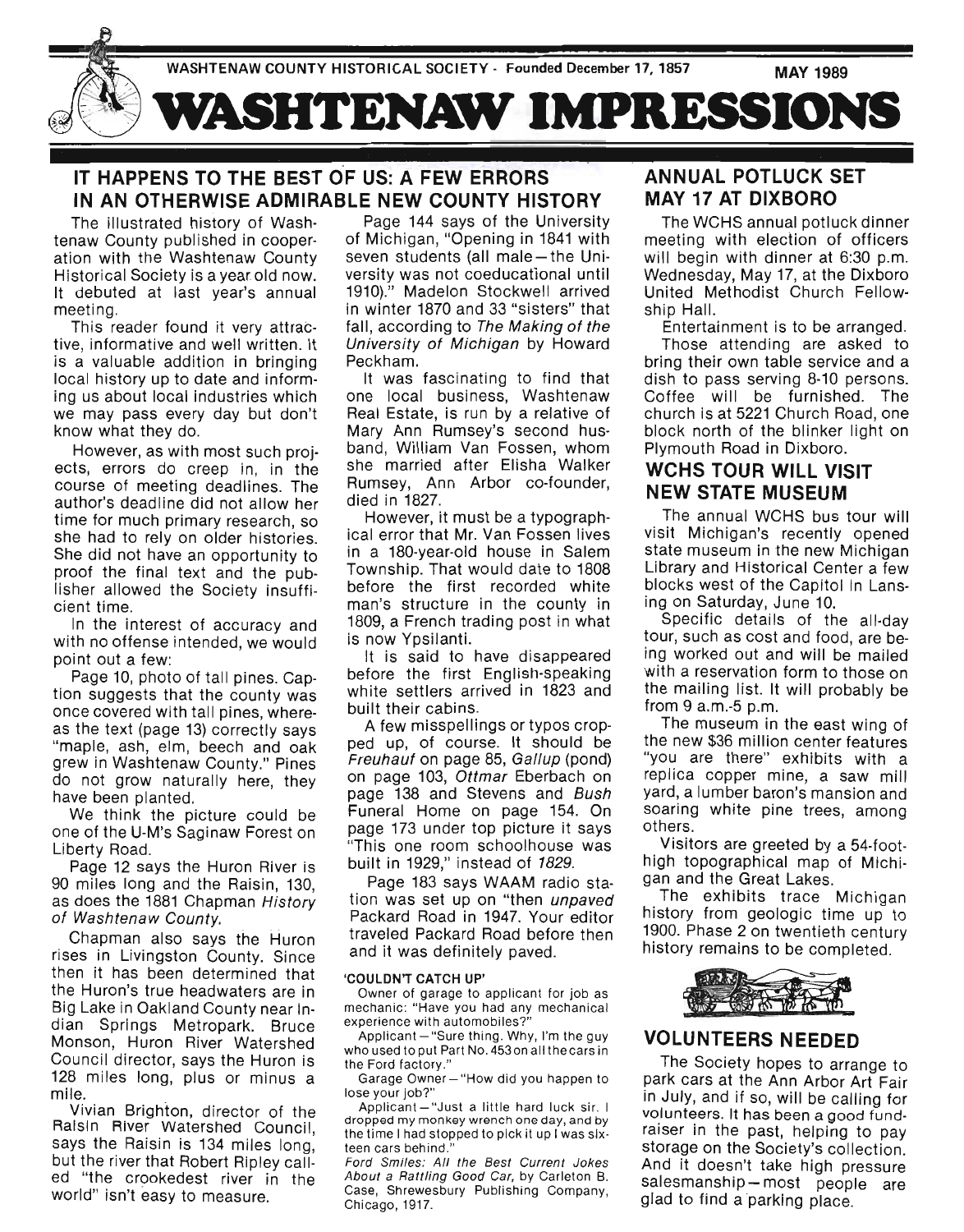# **DISASTER AT THE ECONOMICS BUILDING HOW DO YOU SALVAGE WET BOOKS?**

Riddle: What do a Wright-Patterson Air Force base vacuum chamber in Dayton, Ohio, 2,000 milk crates and the University of Michigan frozen food lockers have in common?

Answer: Each played a part in salvaging important books and papers from the disastrous University Economics Building fire set by an arsonist on Christmas Eve, 1981.

James W. Craven, U-M book conservator, who was involved in the operation, explained how each of the above were involved in the course of his talk and slide show at the April WCHS meeting at Bentley Library.

Normally he works for four rare book depositories on campus in his shop in the basement of Bentley Library. They include the Michigan Historical Collections housed at Bentley, Clements Library which deals in Americana, and the rare books rooms of the Law Library and the general U-M library system.

"Throughout the year in our shop we get a very good display of work coming through. We like to assign a position of value so that we can properly assess it. The value may lie in cash value, sentimental value or research value.

"We go through a lot of machinations to preserve the United States Constitution and Bill of Rights. We . can get better, more readable copies, however, people want to see the original item for sentimental reasons.

"I've been at this now, man and boy, for about 40 years. I began as an apprentice, worked as a journeyman for about 10 years, ran a shop for the University Library Bindery for about 10 years and then I moved here.

"The Economics Building housed the Economics Department. It was over 100 years old and one of the oldest buildings on campus.

"The construction was typical of buildings of that period $-$  it had wooden floors, wood plasfer lath in the walls, wooden beams supporting the roof and floors, and all of this was surrounded by a brick exterior.

"The inside of the building was highly combustible while the outside formed a perfect kiln. Fire was



All photos courtesy of James Craver

**UM ECONOMICS BUILDING After Christmas Eve 1981 fire\_**  started in the basement. Once the windows were broken and the roof punctured, the conditions were perfect for a fire. In fact, the fire burned slowly for three days.

**"It took about two million gallons of water to finally extinguish it. Water which could not be contained in the Economics Building flooded heating tunnels and threatened some of the collection in the Harlan Hatcher (Graduate) Library, although nothing there was actually damaged.** 

"The contents of the Economics Building were mostly scholarly records, support for research. departmental records and files. The library holdings were of a modern nature. Many of the papers, though not antique, were valuable and rare.

"When the floors collapsed, things fell into the basement. What the salvage team faced were wet, dirty and crumpled books and papers deposited layer upon layer in the basement and smelling of acrid smoke.

"There were some parts of the building that were relatively unscathed, but because of the amount of water and the weather conditions, all the paper materials were wet to some degree or other.

"I learned of the fire Christmas day and called Russ Reister, director of plant operations, and offered my services. I've been involved in three disasters. I was in on the Haven Hall Fire (1950). In 1980, a tornado passed through and tore off the roof on one of the buildings.

"I had a little knowledge of what was coming up by the time a meeting was held on Sunday, December 27. Jack Weidenbach, director of business operations, had gotten together pertinent members of the University administration plus Dore Salvage Company, members of the Ann Arbor Fire Department, interested members of the Economics Department, Margaret Burnes, the preservation officer of the general library, and myself.

"A plan of action was agreed upon. Because of the volume and general condition of materials and the position in the building in which the fire left them, it was decided to:

1. Throw out extraneous and easily replaced items.

2. Replace items for which replacements could be readily obtained.

3. Make copies where applicable.

4. Restore as few items as possible because of the expense involved.

"Ideas from the disaster plan for Bentley Library were used in the formation of the salvage plan.

"Following another meeting on Monday morning, December 28, removal of the building's contents began. Two thousand milk crates had been obtained by Gene Ingram, U-M director of purchasing.

"The books and papers were placed in them and transported to a deep freeze locker at University food stores and stored at minus 20 degrees Fahrenheit to prevent mold growth."

With traditional book and paper drying methods "we take a book and we get a fan" and hold a page at a time in front of it until it's dry, then turn to the next.

Another way is to take the book apart, put up clotheslines and lay parts of the book over it and dry as you would clothes on a line.

"Because of the volume of material it was decided that traditional drying methods would not be adequate. Rather, vacuum drying would be more practical.

"Vacuum drying is a dehydratng process which uses an almost com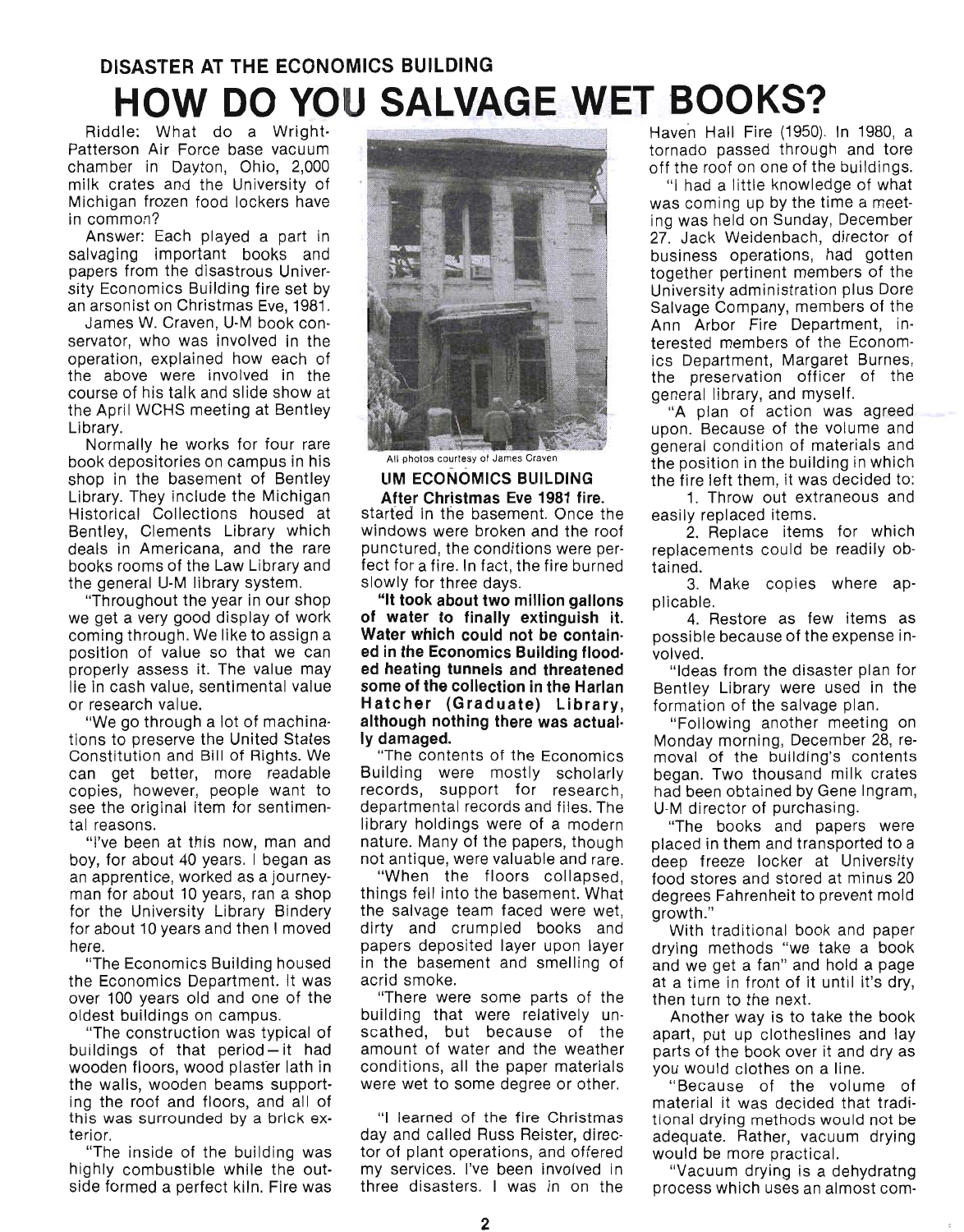plete vacuum to facilitate the removal of water. Wet books are placed in a large vacuum chamber, the chamber is sealed and the pressure lowered to a near perfect vacuum.

"This freezes the water in the items, then vaporizes it without their passing through the water stage again. The system is called sublimation.

**"This is what happens to ice cubes when you put them in a freezer, go back two months later when you want them for a party and there aren't any there. It wasn't the ice cube tray that took them. It was sublimation.** 

"Because of the value and condition of the materials, it seemed most expeditious to achieve our goals by drying everything first and then sorting them out."

Three chambers were used, one in the North Campus Aerospace Building, one at Wright-Patterson Air Force Base in Dayton, Ohio, and one at Bendix Systems on Green Road in Ann Arbor.

"The North Campus chamber was designed by Pauline Sherman, professor of aerospace engineering, for some other purpose. It was identified as a possible emergency vehicle for drying University books in the writing of a disaster plan for Bentley Library in 1976.

"With the cooperation of Roger Glass, research scientist who currently oversees use of the chamber, some of the first documents salvaged were taken there for a field test. The books came out dry in approximately 10 days. They were, however, still wrinkled, dirty and smelling of smoke."

The test showed that vacuum drying was a feasible method. Then the two larger chambers at Wright-Patterson and Bendix were used for the vast quantity of books and papers remaining.

"The vacuum chamber at Wright-Patterson is connected with a medical facility and is used to simulate low pressure at high altitudes involving military personnel.

"The amount of dirt related to fire-damaged materials became evident when contrasted with the spotless interior of the medical complex.

"Colonel Ferguson and Major Rossie and other officers and staff



#### **UM ECONOMICS BUILDING" Before fire.**

lent themselves cheerfully to the task at hand and suffered the "trashing" of their facility with great equanimity. They were very helpful and very pleasant throughout the whole thing.

"The Bendix facility on Green Road was by far the largest of the chambers used. Its main function had been testing satellites for communication devices that were designed to operate in deep space.

"Although the largest, the Bendix chamber reached the lowest pressure. Here, again, P.J. Monroe and his staff were very helpful and accommodating.

"Because of the condition of the Economics Building and danger of its imminent collapse, salvage operations in the building were carried out almost completely by the salvage company.

"Temperatures throughout the week hovered around zero, with a wind chill factor as low as 20 degrees below zero. This worked both for and against the saivage operation.

"Because of the cold, frozen materials were handled with relative ease and the problem of mold was minimized, but the extreme cold made working conditions very, very difficult, coupled with the pressure to get everything removed quickly before the building collapsed.

"Even so the materials were handled with great care and as well as could be expected.

**"Happening as it did over the Christmas vacation when the news was generally slow, the fire brought local and national media attention. People called us from Texas wanting to know what was going on and how could they help.** 

"Through the resulting media exposure many offers of help were forthcoming. The media also squelched rumors by giving an accurate and informed commentary.

"An agreement was made on an informal basis that the participants of the disaster would talk to reporters only about their own area of expertise and refer others to those who had specific knowledge or to Joel Berger, director of information services.

"I was interviewed, myself, for four newspaper articles and also by Shirley Smith on WUOM.

"Some advance disaster planning had been done so information was available on how to proceed and that expedited the salvage operation greatly. The disaster plan for Bentley Library was consulted from the start, as was the program for disaster response in Michigan put out by the Michigan Archival Association.

"The fire happened at a more or less convenient time. School was not in session. There were several buildings in process of renovation that could be used for staging areas for the materials in transition to and from freezing, to and from the vacuum chambers.

"There was space at the University food stores cold storage lockers, we didn't have to throw out any steaks. The cold weather had cut down on the propensity of paper to mold, and trucks were available for hauling materials.

"The faculty of the Economics Department was able to move into temporary offices in the newlyrenovated old St. Joseph Hospital (on Ingalls Street).

"The administration gained some experience with a disaster using modern technology. Theory was put into practice by actually using vacuum chambers to dry materials. Conservation and preservation people had an opportunity to become known and interact with the rest of the University community."

He then presented a slide show of photographs taken at the time of the fire beginning with a "before" picture of the Economics Building from Bentley files.

"My angle in a lot of this, if you are involved in a building, archives or any kind of historic stuff at all, don't have a fire. If you do, don't call me. It is an absolute mess and there's no getting around it.

"We took a lot of pictures of the fire with people standing around, hoses running, icicles coming down. There's a bucket on the ex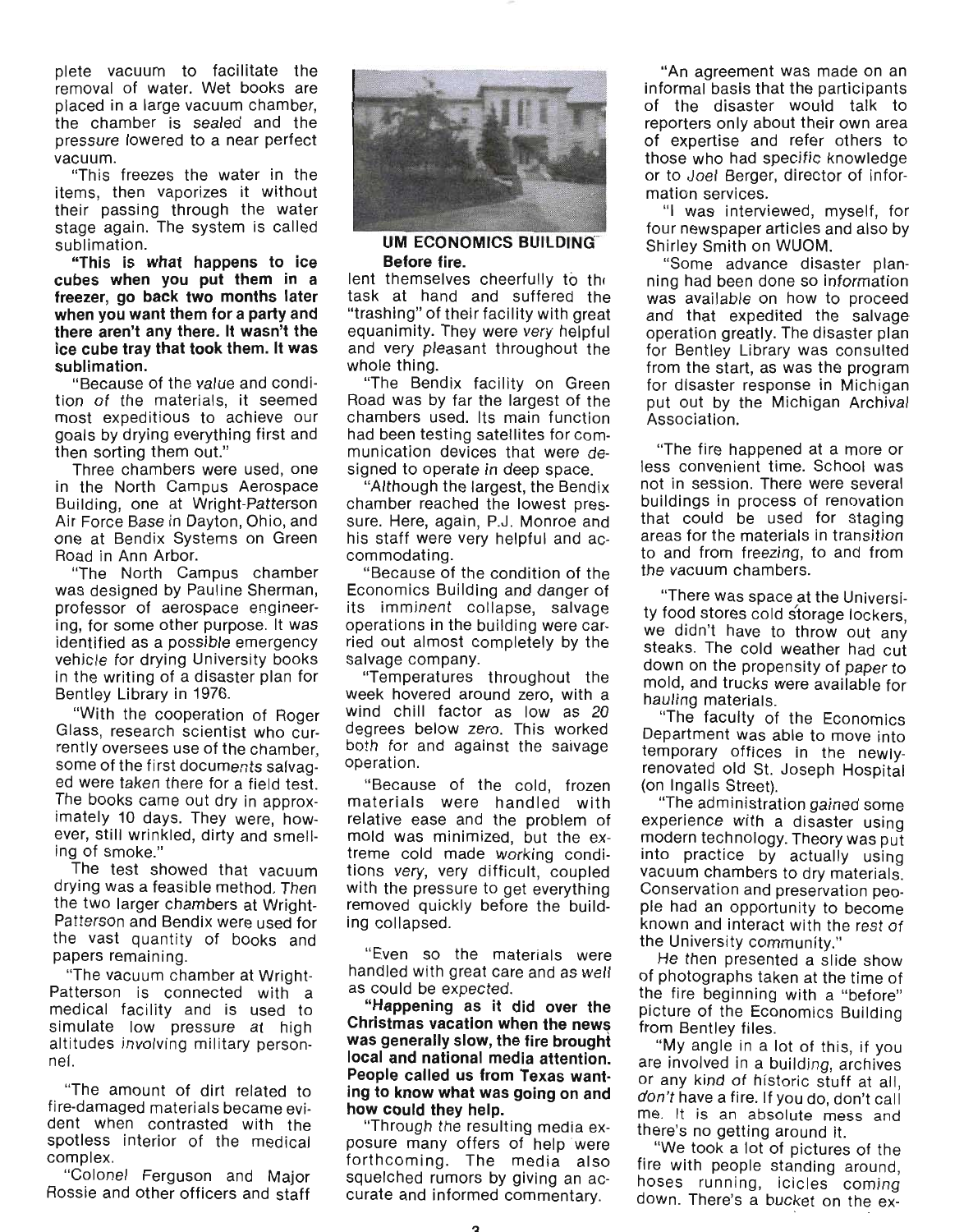tension ladder, here is a view from the bucket. Cheryl Naslund who was very much involved in getting photos taken sent the camera up with a fireman.

"You see that the roof is completely demolished as are the windows. You can look through the windows and see the sky. Part of the building was relatively unscathed. It got a lot of heat, a fair amount of water, but didn't get any fire damage.

"Here you see the cornices on the top, by this time quite fragile, so anyone near the building was in danger of having it just precipitously fallon them. In some cases frozen water is holding part of the building together. .

"There were some humorous things - there's a fan sticking out a window that we didn't really need, there's a telephone receiver dangling out of a window. Fire does some strange things when it blows

out windows. "Here is what the inside of the building looked like - there's stuff all over and it's just thrown in there helter-skelter. There's a shutter.

"Throughout this whole thing there was the possibility that the fire chief would say 'knock it down' and at that point, that's the end of that. Some of the walls were physically bowed. You could sight down and see that.

"Here's Russ Reister. You can see how bad things were. We've got the top bureaucrat down at the plant department at the end of a shovel. A lot of people had taken advantage of Christmas vacation to leave town.

"Here's one of the Dore construction people on the inside with a hard hat on. They are passing items out in boxes to plant department workers who are transporting them to trucks.

"Here are some of the 2,000 milk crates. We tend to think of a bureaucracy as a little bound up in paper work and I'm willing to agree, but I stood back and in some cases in amazement at the speed with which things were accomplished.

"Gene Ingram called up our milk supplier and said. 'Look, we need about 2,000 crates,' and they were there. We had some very good internal and external help with this thing.

"Here are the Dore construction



#### **UM VACUUM CHAMBER And Roger Glass of Aeronautical Engineering.**

people down in the 'belly of the beast' salvaging what they can. It was in layers. We had faculty members on site when the papers began coming out. They could more or less tell whose office it was from and would call up whomever and have them come down.

"They would say 'I want that, I don't want this.' So we were doing a preliminary sort at this point.

**"The first floor fell first, then the second and third. As other things would fall, it would carry more stuff down with it. It was more like a dig.** 

"I thought this was a bit of irony here. In the midst of this devastation inside the building, here were two guys working with cigarettes in their mouths.

"Here's the crane that was moved in and used to remove some of the things from the roof. There is a wrecking ball. Eventually, the building was destroyed. There was some thought of trying to reclaim it, but it was too badly damaged.

"Here is our council of exper· tise-members of the Economics Department plus Martha Burnes, who is the preservation officer for University libraries. In the background is a fire hose trickling so it wouldn't freeze up.

"There are files coming out. The  $\bar{v}$ went in the basement too."

In answer to a question, "Were things better protected that were in file cabinets," he said, "I don't know if metal had anything to do with it, but the compactness had something to do with it. It did hold them compact."

"If you get a book or papers that are held together then you are in the best shape possible. Where they are spread or where they're in boxes, when the fire gets started, it burns the front of the box, then papers begin to fall onto the floor. Keeping them together doesn't allow all those surfaces to ignite.

"In this library we store a lot of things in cardboard boxes as many archives do, and we worry about it.

"Here are furnishings that came  $out$  - nothing salvageable.

"Here's some of the stuff in boxes (crates), more boxes, more boxes. I didn't just walk around and take several pictures of the same lot of things. Many were not fire damaged but were water damaged.

"We did go to some very heroic methods to save some things, but many others went straight into the dumpster."

There was some thought of saving the Economics Building sign. "I don't know where it is now," he said.

"The U-M's low pressure chamber is small, about five feet in diameter and about 40 feet long. It wasn't designed for the drying of books. When we got there, they were doing some tests about problems of storing wheat in grain elevators.

"There's a large plexiglass sheet on the front of it held in place just by pressure-lack of pressure in· side, pressure on the outside. There's a rubber '0' ring that seals it.

"We had a temperature gauge. When the temperature begins to come up to more or less room temperature we know that things in the chamber are dry with no more ice in them.

'We used this chamber as a test to demostrate that the system would work."

In answer to a question, he agreed it usually helps to spread out things to dry, but "we weren't allowed the amount of time. We just kind of stuffed it in there.

"In many cases professors were less than ecstatic to see their work come out wrinkled and dirty but in this kind of situation, what else can you do? Some things came out in pretty good shape.

"The object of drying and getting them back into our hands was so that we could determine a value. Many things were trashed at this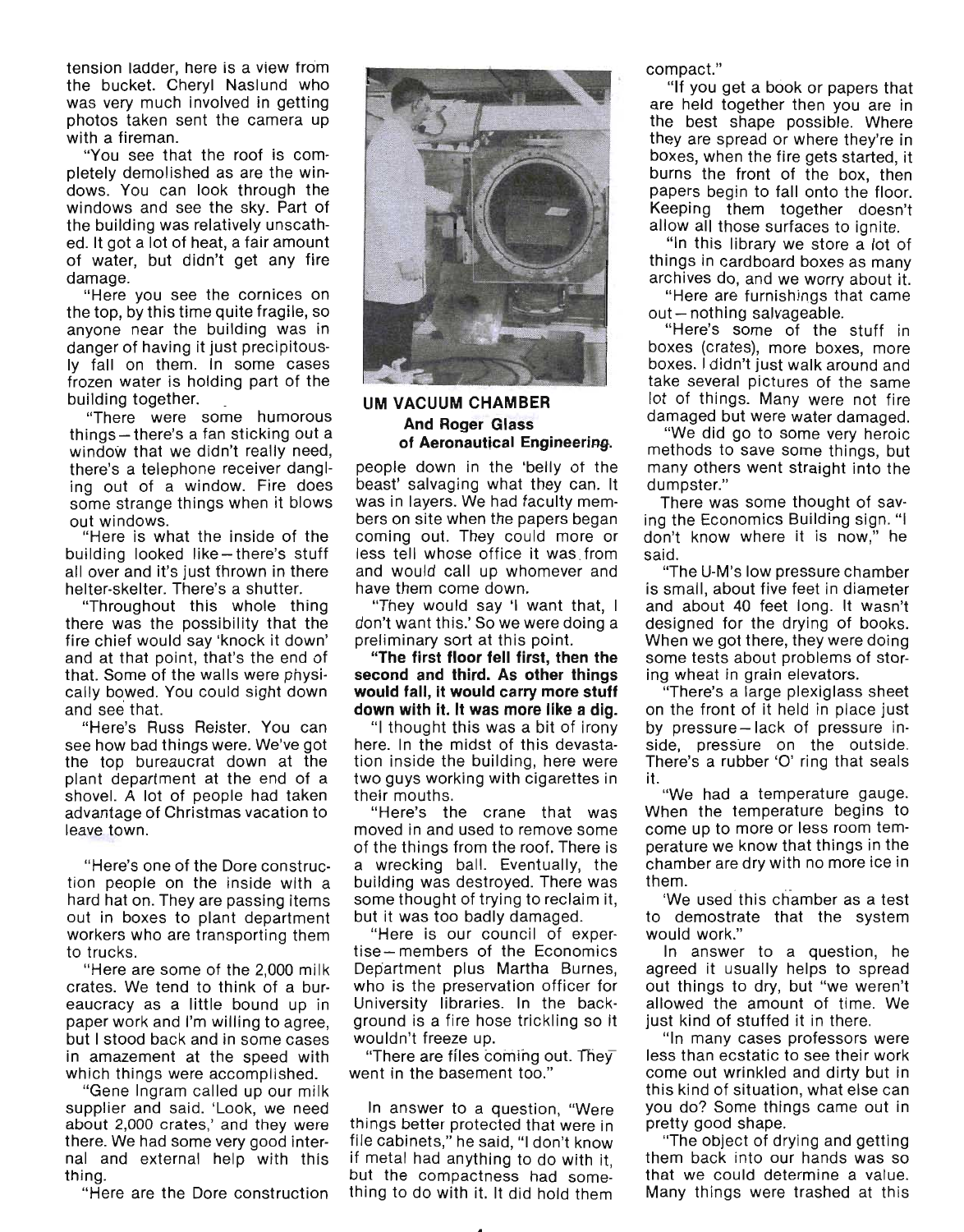point.

"Some things were actually redampened, flattened out, pressed and put back into service or copied. Many times the only thing you wanted from a book was the title page so a new one could be ordered.

"This is Colonel Ferguson who was in charge of the Wright-Patterson facility. This is Cheryl Naslund who helped a great deal. She was in school at the time. Here's James Craven trying to look a little professorial.

"This is how the boxes were stacked up in the Wright-Patterson chamber. This was actually not a vacuum chamber per se. It was a low pressure or high altitude chamber. You put flyers in there in a group and one will take off his oxygen mask and the others will try to figure out how to react to someone

who has lost their oxygen supply. "One gets some idea of the strength involved in a vacuum from the door- an inch of steel plate, reinforced with angle iron, locked.

"The fellows monitoring the chamber look through plexiglass into it. When people are inside they are at the controls constantly to make sure nothing goes wrong.

"I think they were having a bit of a day off when they simply had the books in there for a couple of weeks. It didn't draw as much of a vacuum as our other two chambers.

"The Bendix chamber on Green Road was by far the largest chamber. Had it been available at the beginning, we could have put the whole of the building in there and freeze dried the whole thing. It was a humungous thing."

Some things came out usable. Others we could knock the charred parts off and find out what did that piece of paper say.

"We estimate that we got 75 percent of the materials out of the building\_ Of that 75 percent, we were able to turn back almost 90 percent as being useful.

### CERTIFICATES DONE BY WAY OF CHICAGO

Even though Past-President Galen Wilson, who was curator of manuscripts at Clements Library, took a new job with the Chicago Public Library last June, he agreed to continue dOing the text of WCHS anniversary certificates in calligraphy for us.

#### EDITOR LEAVES TOWN, PAPER GETS NEW LOOK; THANKS, HELPERS

Readers, no doubt, noticed the neat, new look of the April 1989 Impressions and if they looked at the small print on the back page, learned it was designed by Mary Jo Gord, a WCHS board member.

The editor, who was called out of town, greatly appreCiates Mary Jo's help with the newsletter and showing us the possibilities of computer technology.

The editor also wishes to thank several other WCHS Board members for special help.

Mary Jo Wholihan prepared and sent out news releases about the April program to local media. Karen O'Neal copied and mailed April posters in addition to designing them as she has for all our 1988-89 programs.

Vice-president Esther Warzynski, Bill Wallach and Lawrence Ziegler helped with arrangements and coordination of efforts. As usual, Pauline Walters made mailing labels and Lucy Kooperman prepared the *Impressions* for mailing.

#### OLD HOUSE CLINICS CONTINUE MONTHLY

Ann Arbor Area Preservation Alliance second Sunday old house clinics will continue all summer at 2 p.m. at Leslie Science Center, 1831 Traver Road. For more details, call 665-2112.

Middy Potter will talk about interior (wood) trims June 11. Willard Bredernitz, local floor refinisher for 43 years, will talk July 9. Contractor Charly Rieckhoff will discuss exterior repairs August 13. Sarah Hufford, assistant curator at the Detroit Institute of Arts, will speak on "Arts and Crafts Interiors" September 10.

#### GSWC TO HEAR ABOUT 45 GENERATION TREE

Rosemary Nichols of Dearborn will speak on "45 Generations" following the annual meeting of the Genealogy Society of Washtenaw County at 1:30 p.m. Sunday, May 21, at Washtenaw Community College.

Carolyn Griffin of Ypsilanti will talk on "Preparing for Summer Research" at the class following.

The GSWC annual potluck picnic will be at 1 p.m. Sunday, June 25, at the home of Martha Carr, 5632 Pineview Drive, Ypsilanti. A cemetery reading is planned in July.

### VICTORIAN OPEN HOUSE PLANNED ON PARKWAY

The two Queen Anne Victorian houses moved from Main Street, Ann Arbor, to 2345 S. Huron Parkway for doctor's offices will be open to the public Sunday, May 21, noon to 5 p.m. as a fund-raiser for the Ann Arbor Center for independent living.

A tour, Victorian music, 19th century children's games, gourmet natural food, refreshments, and harmonica music by Peter "Madcat" Ruth are planned. Wystan Stevens, local historian, will be on hand to offer historical information. General admission, \$5.

Now joined together as Parkway Center, the houses were once the homes of Martin and Pauline Haller and Jacob Laubenqayer.

# 'WHAT IS IT' GAME **AVAILABLE TO SCHOOLS**<br>WGHS offers a traveling exhibit

of small artifacts set up as a humorous "What is it" game for children to schools and another for adults.

They are available for classes and meetings, subject to time and volunteer availability. For informa- -tion call Karen O'Neal, chairwoman, 665-2242.

#### HOW TO JOIN WCHS

Send name, address and phone number with check or money order payable to Washtenaw County Historical Society to: WCHS Membership, 312 South Division Street, Ann Arbor, MI 48104·2204. Informa· tion: 996·3008.

Annual dues are \$10, individual; \$18 a coupie. Senior individual (60) \$8, senior couple \$14. Sustaining dues are \$50, commercial, \$25, and student, \$5. Only one of a couple need by 60 to quality as seniors.

#### CERTIFICATES OFFERED

Hand-lettered certificates are offered free of charge, framed if desired, by WCHS to organizations for milestone anniversaries. Information: 663-8826. If readers know of such anniversaries coming up, please let us know.

# **NAN HODGES HONORED**<br>Cobblestone Farm honored Nan

Hodges April 30 at a Founder's Day Celebration for her years of devotion to the restoration of the 1844 Ticknor-Campbell house. She is soon to leave Ann Arbor.

#### ANTIQUE DOLL DISPLAY

Kempf House, 312 S. Division, will be open for tours 1-4 p.m. Sundays through May and also 11 a.m.- 4 p.m. Saturday, May 13, when Ann Arbor antique doll collectors will display their dolls. Admission is \$1.